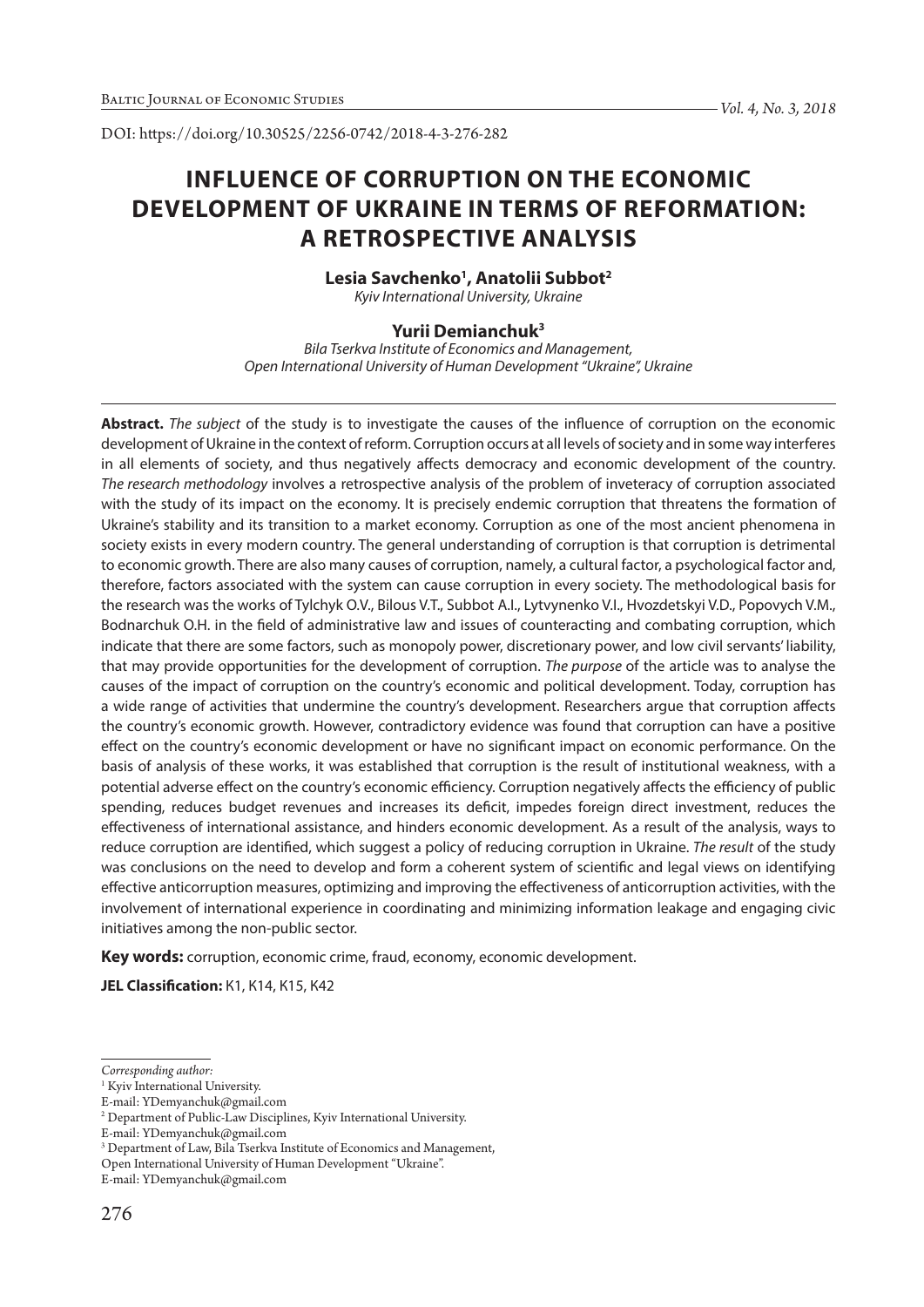### *Vol. 4, No. 3, 2018*

### **1. Introduction**

Today, Ukraine has implemented a number of important reforms that help to overcome corruption, in particular, in the areas of energy, finance, and economics. However, judicial reform continues to lag behind.

**The relevance** of the study is that the combination of rampant corruption and market instability, political instability in Ukraine are the main obstacles to the development of the economy in the country. Anticorruption Ukrainian laws have an impact on corruption conduct both in private and public sectors. The Law on Prevention of Corruption has measures to monitor the implementation of anticorruption provisions. However, the weak judicial system limits the implementation of anticorruption laws of Ukraine. Thus, the imperfection of the legislative framework results in the rapid growth of corruption and economic crime in Ukraine, preventing the state from becoming a fully-fledged, prosperous, democratic country capable of responding effectively to violations of its own sovereignty.

Current research on preventing and combating corruption is aimed at developing relevant, effective means to overcome this phenomenon. However, we are aware that without identifying the causes of the emergence and entrenchment of this phenomenon in the structure of the state, it is impossible to work effectively in overcoming the corruption phenomena that penetrate all socio-economic sectors.

Over the past few years, scientists' opinions have been divided into determining the factors influencing the country's economic development and the role of corruption in this process. Theorists argue that economic development is the result of exogenous factors that affect the economy, for example, the level of technical progress. Proponents of another point of view believe that economic development is primarily a result of domestic processes in the country. However, both the first and the second ones point to the development of corruption and the emergence of new corruption components in the country's development processes. The main reasons for writing an article are the lack of a direct answer to the question of the dependence of these phenomena. In our opinion, the answer can be found in the history of the rooting of the phenomenon of corruption on the grounds of the formation and strengthening of the democratic nature of the state.

Therefore, **the novelty** of the research is to find out reasons for the rooting of corruption components on the basis of a retrospective analysis of Ukraine's development. The author tries to find out reasons for the sustainability of economic crime and corruption in Ukraine on the basis of a historical analysis of events from the break with the Soviet system to date, which determines the novelty of the proposed review. The result of this review is the formulation of proposals based on a retrospective analysis of causes

of the sustainability of corruption and economic crime regarding the further reformation of Ukraine under the conditions of support for civil society and the international community.

### **2. Economic crime and corruption**

Economic crime is usually identified with another term – corruption. There are different definitions of corruption. Each definition highlights various dimensions of a particular phenomenon. However, we share the opinion of Melnyk M.I. and Hvozdetskyi V.D. in the context of the lack of a clear and unambiguous idea about the definition of corruption (Melnyk, 2002; Hvozdetskyi, 2013).

In the scientific environment, corruption is defined as: 1) abuse of public authority by public officials, political and civil servants, in order to illegally enrich themselves or their subordinates (National Integrity Systems, 1997); 2) activities of state authorized persons aimed at the abuse of powers and positions and the related opportunities provided to them for obtaining from natural and legal persons material goods, services, advantages, benefits or other tangible or intangible effects, as well as bribery of officials by natural and legal persons (Tereshchuk, 2000);

3) the bribery of public servants on the part of legal entities and individuals who encroach on normatively established social relations in the field of public service (Ponomarev, 1993);

4) the use by an official of public authorities and management of his official position for personal enrichment (Kabanov, 1995);

5) abuse by management entities of their powers to meet personal or group interests (Mishin, 1991);

6) a social phenomenon that encompasses the whole set of corruption acts related to the unlawful use by persons authorized to perform state functions of the power given to them, official authority, appropriate possibilities for the satisfaction of personal interests or interests of third parties, as well as other corruption offenses, including those that create conditions for committing corrupt acts, or conceal or connive them (Melnyk, 2002).

From the above, we can distinguish three groups of definitions concerning the complex definition of the concept of corruption. The first group of definitions refers to public ethics. In this case, corruption is defined as the ethical mutual division of interests between public and private space. The second group of definitions relates to corruption issues with regard to transparency by the state. However, there is the third group of definitions that we propose as basic: corruption is one of many parts of a more complex criminal phenomenon, which is an economic crime.

In the context of the abovementioned, Bodnarchuk O.H. notes that the modern interpretation by the legislator of the "corruption" concept does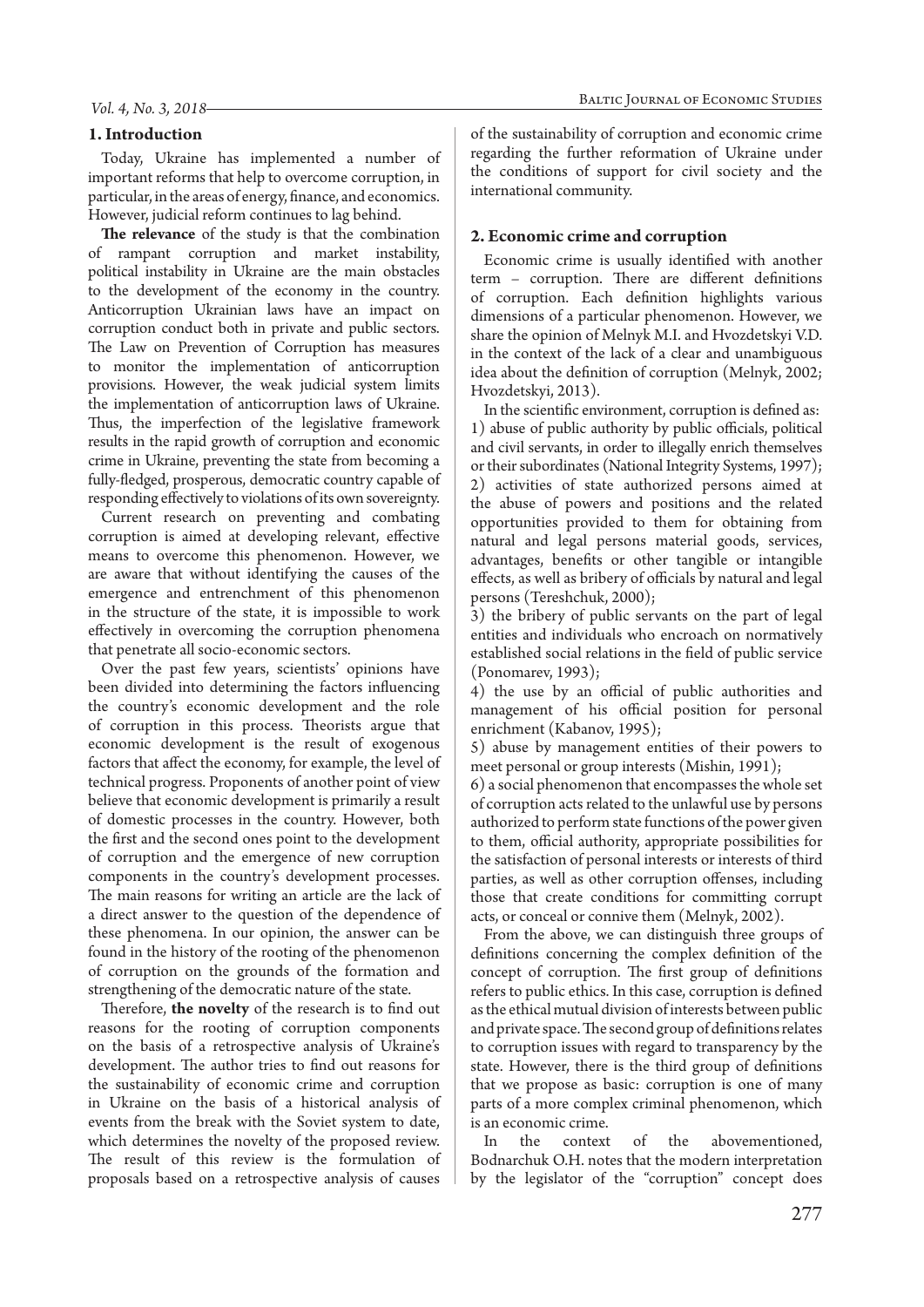not contribute to an effective counteraction to its manifestations in the realm of public power. In addition, it is impossible to give a clear, unambiguous, comprehensive legislative definition for the day. In this regard, Bodnarchuk O.H. believes that the concept of "corruption" should be determined on the doctrinal rather than legislative level since it gives a generalized view of corruption as consisting of different in nature but identical in essence acts, which are not reduced to any particular type of offense and manifested in a variety of forms and entail criminal, administrative, disciplinary, civil liability. In addition, based on the experience of foreign countries, the lack of a legal concept of corruption is not a significant obstacle to the introduction of effective means of counteracting this phenomenon (Bodnarchuk, 2016).

Since the practice and research of modern legal science in relation to the conceptual and categorical foundations of the phenomenon of corruption gives rise to the conclusion that there is no complete and meaningful definition of the "corruption" concept, therefore, our vision is not limited to crimes committed in the public sector, but also extends to those carried out by private sector entities.

Investigating the relation between the concepts of "corruption" and "economic crimes" Tylchyk O.V. emphasizes that the shadow economy generates corruption, and the latter, in turn, creates the basis for the prosperity of the shadow economy. The cause and effect, the purpose and the means are so interrelated and interconnected that form a closed circle (Piasetska-Ustych, 2016; Tylchyk, 2015).

Thus, economic crime covers a wide range of offenses, from financial crimes committed by banks, evasion of taxes, illegal capital, money laundering, crimes committed by public officials (bribery, theft), etc.

It is believed that economic crime causes significant social damage. This is because it affects not only democratic institutions but also undermines state property by reducing available resources for the implementation of state policy. At the same time, the social damage caused by such criminal activity is usually invisible: in addition to general indignation, it is difficult to have a precise understanding of the real consequences of these crimes (Hvozdetskyi, 2013; Tylchyk, 2015).

Moreover, selective and ineffective prosecution of economic crimes and responsible persons is evidence of structural impunity in our judicial system. Of course, this is related to the fact that economic crimes are often provoked by powerful actors associated with political and economic power.

Economic crime stems from hidden power, which defines relationships between the economy and politics. Market reforms implemented in Ukraine over the past decades have led to a gradual process of borrowing major economic groups. Now, this enthusiasm is expressed in the powerful influence of economic actors

278

in the decision-making process, the implementation of state policy, and the distribution of economic and social resources.

# **3. Reasons for the rooting of economic crimes**

In order to put an end to this situation, Ukraine had to create its own legal rules and institutions. In the first years of Ukraine's independence, economic crime and corruption did not prevent laws that could solve them. According to Tylchyk O.V., in this period, shadow activity was considered to be outside the planned state economy, which embodied the laws of the administrative-command control system and was recognized as unlawful, mainly criminal. The above statements are superficial because, despite the real economic activity outside the planned economy, which was determined by the criminal, certain types of crimes (for example, corruption) were identified with the shadowing of the economy (Tylchyk, 2015).

A retrospective analysis of the period shows that in the late 1990s, with the alleged further privatization, Ukrainian development was deepened without adequate legal safeguards and the adoption of legal norms. Resources continued to end up in the hands of the elite as a result of high-level corruption, leaving the overwhelming majority of citizens impoverished and without faith in the Ukrainian state.

Recent World Bank reviews of citizens' perceptions of state integrity show that citizens have little confidence in government institutions. Ukrainians believe that their country has a more serious problem of corruption than other countries (World Bank, 2006). Economic crime is a serious problem in Ukraine.

Thus, the capture of the privatization process by economic crime and corrupt officials has led to a sharply polarized society. Instead of the emergence of a powerful middle class, Ukraine now has an extremely rich new elite and a depleted population.

Speaking about the factors influencing the historical periodization of the development of cognitive activity of the shadow economy and shadowing in our country, Tylchyk O.V. notes the following: in relation to the peculiarities of the country's historical development, its membership in post-Soviet countries, such studies were conducted within the limits of the universally established doctrine for all the countries of the Soviet Union, and therefore they have their features in comparison with those, which have been carried out in other countries of the world; are carried out with considerable delay compared with the researches of western specialists and are based on Western concepts and theories, which sometimes leads to errors during the translation, the introduction of new terms and concepts into the national science without taking into account the peculiarities of domestic doctrinal positions and modern realities (Tylchyk, 2015).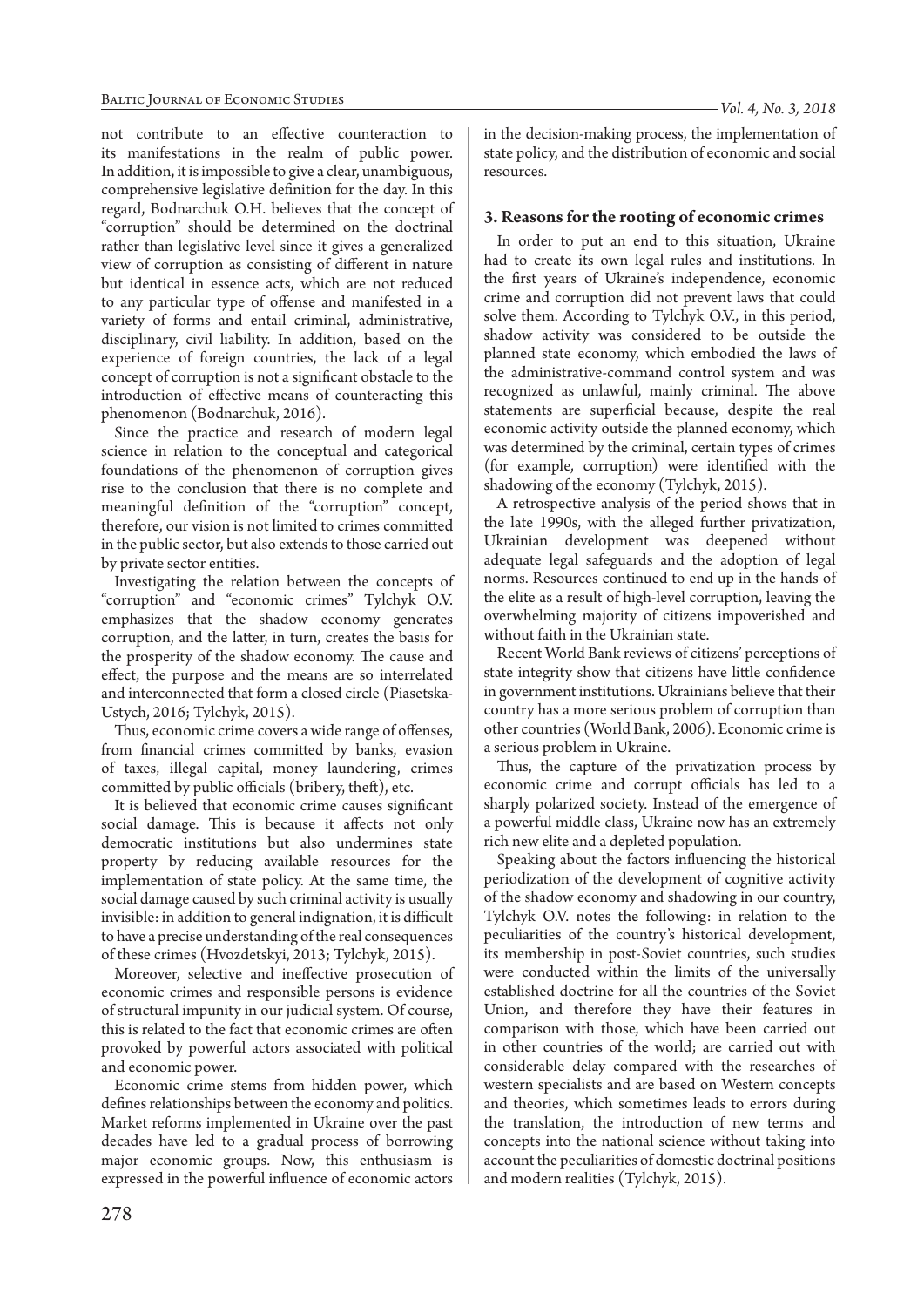Thus, the shadow economy and endemic corruption of the previous period are turning into modern problems of economic crime and corruption. Their metamorphosis is formed by a variety of political, economic, geographical, and cultural factors, a common heritage of the transitional period.

In this article, we argue that the legacy of the post-Soviet period and the deliberate political decisions of the Ukrainian government were not the main factors of the existing economic crime problems. Ukraine failed to adopt the necessary legal infrastructure to combat economic crime and corruption.

The political costs of economic crime for Ukraine are impressive. The widespread corruption and penetration of economic crime into the political process hamper the development of new laws necessary for the development of a free democratic market economy. Citizens have lost faith in the integrity and capacity of the legal process. Very damaged tax authority and relations of officials with economic criminal schemes deprive the state of the necessary income. Lack of resources due to their inability to levy taxes and large losses of income through illegal and insider privatization, Ukraine cannot fulfil its obligations to citizens in providing decent wages, benefits, and medical care.

On the basis of the above, we can state that the diversity of contemporary economic crime in Ukraine is also explained by contacts with international corruption and the traditional factors contributing to the increase of economic crime. As a rule, the growth of economic crime against corruption is a transient phenomenon for countries in the period of establishment, a reaction of the system to the absence of legal norms during a period of profound redistribution of influence. According to this view, economic crime and corruption will become much less threatening when legal rules will be adopted to meet a market economy.

Economic crime in Ukraine is a rather differentiated phenomenon. Significant regional differences within Ukraine are explained by geography, political structure, and historical heritage. The porosity of the borders of Ukraine determined its transit functions for drug trafficking from the countries of Southwest Asia (Iran and Afghanistan) and Central Asia (Kyrgyzstan and Tajikistan), as well as the Caucasus (Chechnya, Georgia, and Azerbaijan), destined for Eastern Europe (mainly Hungary) and Western Europe. Economic crimes in the central part of Ukraine are closely linked to construction, real estate, banking activities, and abuses dependent on international air connections (Walter Kurtz, Sober Look, 2014).

Taking into account the power and relevance of the issue under investigation, as well as the current diversification of criminal economic schemes, the prevalence of corruption indicates that this phenomenon will not quickly disappear. Existing contacts of economic criminals and their international

partners will contribute to the growth and complication of economic crime schemes. This applies in particular to more complex financial transactions related to money laundering abroad. The situation of counteraction to such phenomena is complicated by the fact that Ukraine cannot separate criminal economic activity from neighbouring states. Economic criminals and their organizations adapt to countries and develop together with the states. Control of the domestic crime problem in Ukraine is only partly under its control.

## **4. Retrospective analysis of causes of economic crime**

In the article, the author tries to trace the causes, factors, and conditions that contributed to the development of economic crime against the backdrop of corruption. It is clear that these phenomena arose long ago as one of the oldest and most promising phenomena of human society, corruption and economic crime exist in all countries of the modern world, and this is not only a problem of countries in a state of development. The classic concept of corruption as a negative phenomenon of general politics was proclaimed during the times of antiquity by Plato and Aristotle. In his theory, Plato considered democracy, oligarchy, and tyranny as regimes protecting the interests of rulers. This classic concept of corruption continues in our time and is central to the political thought of Machiavelli, Montesquieu, and Rousseau. For Machiavelli, corruption was a process, by which the integrity of citizens was undermined and eventually ruined. Montesquieu considered corruption as a dysfunctional process that transformed the political order into a monarchy and despotism. According to Rousseau, political corruption is a necessary consequence of the struggle for power. He argued that it is the political system that destroys a person and gives rise to its corruptibility (Tylchyk O.V., Bilous V.T., Subbot A.I., Lytvynenko V.I., Hvozdetskyi V.D., Popovych V.M., Bodnarchuk O.H.).

However, in the proposed review, we will confine our analysis to the post-Soviet and modern periods.

In particular, Tylchyk O.V. characterizes the transitional post-Soviet period with the growth of the shadow economy in relation to the existence of risks of the transition period (privatization, denationalization, the transition from the command and administrative system of governance to democratic one). A significant accumulation of administrative and legal rules, in particular, in the form of concepts and strategies of state regulation in various spheres of the economy, reforming the system of subjects of economic management and, respectively, adopting in a short time a large number of statutory legal acts regulating their administrative and legal status, which was accompanied by duplication of powers of various subjects in this area. Accumulation of statutory legal acts regulating the issues of combating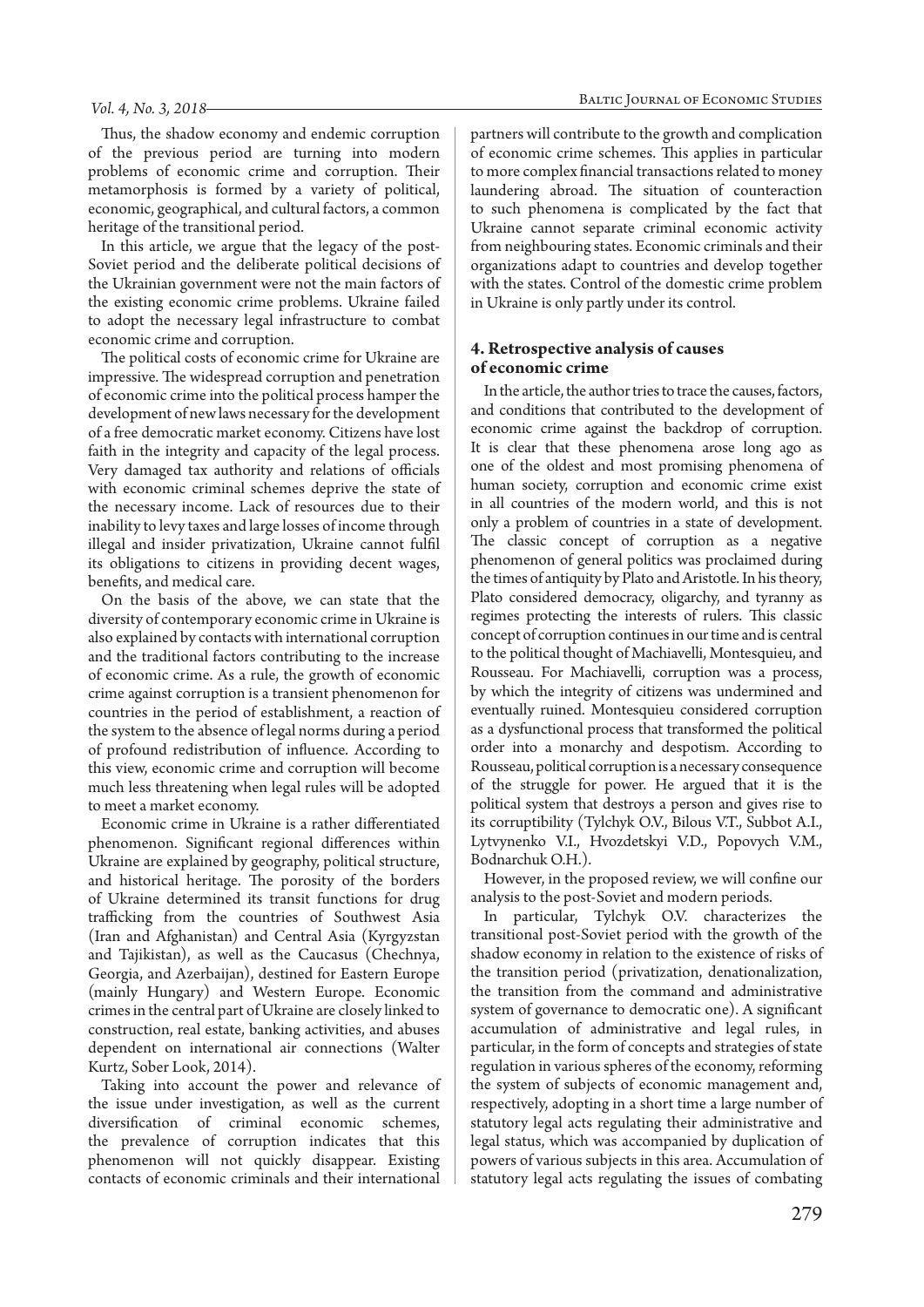crime, which marked the high development of the so-called "economic crime" or "crime in the economy", which acquire characteristics of organized crime (Tylchyk, 2015).

In the context of the above, we can state that the post-Soviet heritage can be one of the most important factors, which explains the current distribution of economic crime and corruption in Ukraine. The established hereditary schemes are perhaps much more complicated than the established shadow economy or authoritarian tradition without respect for the rule of law: the deliberate social policy aimed at controlling internal immigration, the development of the apparatus of social control and conscious government decisions of the last years of the post-Soviet period, all this contributed to the rooting of modern economicallycriminal structures.

The biggest element of the post-Soviet period is corruption and the shadow economy. The shadow economy has not diminished since 1991, but now its influence is estimated at more than sixty percent of the economy. During the Soviet era, members of the shadow economy who worked throughout the former USSR regularly bribed officials to ensure the effectiveness of economic schemes, and law enforcement officers became participants in corruption schemes to stop prosecutions. In Ukraine, there was no lustration or detention of civil servants. Consequently, the modern state was inherited by the same corrupt government officials.

To date, these state officials enjoy an even more economically privileged position, since the property is redistributed without anticorruption laws, senior government officials of national and regional bodies receive significant material benefits from economic crime schemes. Large cities were centres of a common shadow economy. Citizens had more or less stable material security, and officials received unjustified benefits from corruption. For this reason, the problems of economic crime were particularly acute in Kyiv, Donetsk, Dnipropetrovsk, etc. The criminals who were detained for economic violations at that time reappeared as key contributors to the current corruption economy (Williams, 2004).

Previous and current security officials play an important role in the economic crime. The presence of former security representatives in commercial enterprises contributes to their current activities. The existing banking sector in Ukraine uses many years of experience in special services that worked secretly and covered large illegal transactions.

Modern analysts V.A. Predborskyi, R.S. Demidov, O.V. Kostin, V.T. Bilous and V.M. Popovych believe that economic crime arose practically spontaneously as a result of the collapse of the former USSR. However, it is obvious that the economic-political connection is an alliance of the former party elite, members of the apparatus of law

enforcement and security, as well as groups of economic criminals who together encompassed the legal and illegal sectors of the economy. As we consider, this becomes the most destructive element of economic crime in Ukraine. The criminalization of the banking sector and the privatization process became the main obstacles to the development of a free market and a fair distribution of property.

The degree of these problems distinguishes economic crime and corruption in Ukraine from other countries with the high crime rate. Economic crime connected with the banking and financial markets destabilizes the country more than the more traditional elements of organized crime.

Corruption and economic crime cannot be simply differentiated. A large part of the committed economic crime combines access to information or goods and services of civil servants who are under the influence of corrupt schemes or the threat of the use of force.

In this context, Bodnarchuk O.H. stresses that the system of measures to counteract corruption and economic crimes should be aimed at increasing the complexity of the implementation of corruption offenses; restraining the risk of committing them; reducing the benefits of their commitment (Bodnarchuk, 2016).

We believe that such an approach will contribute to the destruction of criminal-economic relation in Ukraine, which has a significant impact on the electoral and legislative processes by sponsoring candidates for parliament and by pressure on individuals in legislative authorities to ensure a policy that protects their interests. Given that the criminalization of legislative bodies is a problem both at the national and regional levels.

There is also the suggestion that this connection penetrates the highest levels of government in administrative sectors. The banking and oil and gas industries are the most backed up in this regard. Employees in Ukraine are helping their partners in the shadow economy, with whom they are inextricably linked by complex financial relations. Sometimes this assistance is not financial but protects them from the application of the criminal law. This connection is common since the criminal world has established informal contacts with politicians.

The current legislative process in Ukraine partially destroys political and economic ties, which is particularly noticeable in the current transitional period, when the Rada and regional legislative bodies must adopt legal limits for the development and regulation of a market economy. Corruption in legislative bodies hampered adoption of necessary laws. Members of the legislature, who personally use the transfer of property from the state to private use, impede the adoption of laws on the regulation of the economy or the limitation of money laundering, and laws that may lead to their prosecution. As noted in the studies by Demianchuk Yu.V., this contributed to the provision of immunity to members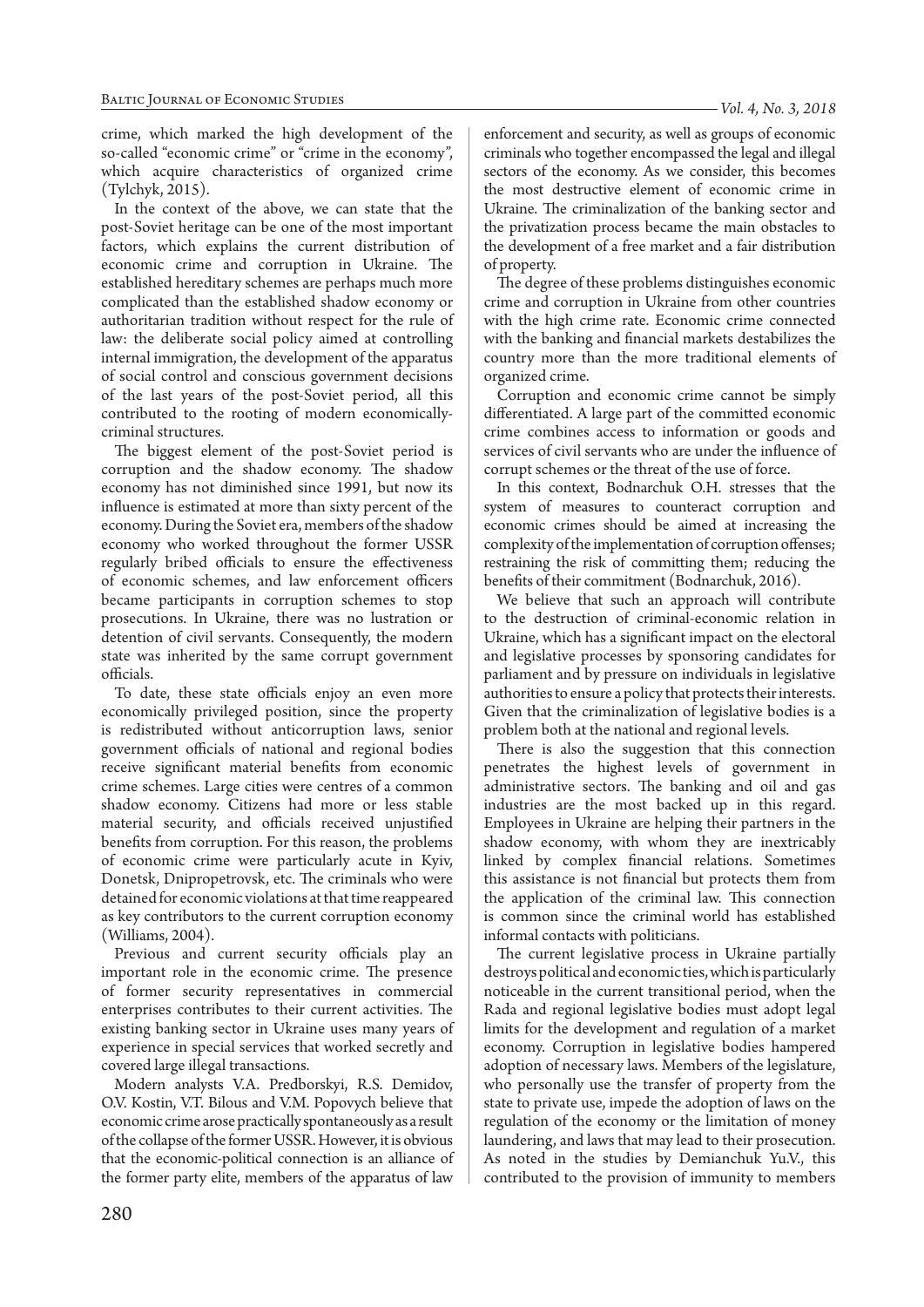#### *Vol. 4, No. 3, 2018*

of the parliament, which intensified the criminalization of Ukrainian legislation. Members of the Ukrainian parliament also oppose the establishment of conflicts of interest laws (Demianchuk, 2016).

The criminalization of legislative authorities is a serious problem. In particular, this thesis is confirmed by research by Demianchuk Yu. V. The impunity of civil servants raises the issue among citizens regarding the integrity of the legislative process. The cynicism of the election process is that parliamentary elections often allow members of the parliament to quickly earn money.

The institutional capacity to consider political and economic ties in Ukraine is rather limited. Unfortunately, Ukraine has no effective professional and institutional resources to overcome economic crime and corruption. Differences between parliament and presidential administration create additional obstacles to mobilizing such measures. But the biggest obstacle is the lack of political will to solve these issues (Melnyk).

Concluding a retrospective review of the causes of corruption and economic crime, we can say that Ukraine has become an independent state without any practical experience in counteracting economic crime and corruption, and now it is slowly increasing capabilities for solving it. So far, Ukraine has no effective law enforcement authorities and judicial system, sufficiently independent to block the impact of economic crime. The state has the limited institutional potential for advanced training of existing judges and prosecutors. With limited financial resources, the state can do little to train personnel to meet new requirements or prevent the spread of corruption. The deficit appears over the lack of not only the necessary criminal laws and procedures but also the civil legislation on markets, banking, and commercial transactions. Effective tax policy is absent; therefore, corruption support for economic crime is more advantageous and convenient than cooperation with tax authorities.

An analysis of the theoretical achievements of the implementation mechanisms necessary to support public functions has shown their ineffectiveness. In Ukraine, law enforcement agencies cannot use the methods that are necessary for penetration into a criminal economic organization. Even when enforcement mechanisms are present, corrupt law enforcement officials oppose criminals. Distribution of functions between different branches of law-enforcement activity hinders the investigation.

#### **5. Conclusions**

Retrospective analysis of the impact of corruption on Ukraine's economic development under conditions of reform, analysis of conceptual and theoretical problems of ensuring the overcoming of corruption and economic crime showed the need to develop and form a holistic system of scientific and legal views on identifying effective measures to counteract such phenomena, optimizing and improving the effectiveness of anticorruption activities.

In particular, it was found that criminal-economic associations or groupings are the engine of systemic corruption. To solve this problem, international experience proposes to introduce impact forces that will facilitate the coordination and minimization of information leakage to criminal groups. Such reforms can help the police to conduct investigations necessary to solve the problems of illicit trade. It is necessary to attract international cooperation for the return of illegal funds, which settled in the banks of Europe and the United States. Turning to the issue of economic crime and corruption, citizens must mobilize to force legislators and the government to develop the necessary solutions.

As a result of the study of this problem, it has to be noted that Ukraine has no knowledge of overcoming economic crime and financial resources to support public initiatives in the non-public sector.

However, with political will, Ukraine can try to solve the problem of domestic economic crime and corruption. Ukrainian nationalism may not be strong enough to counteract the debilitating effects of a criminalized economy and widespread corruption. But, without sufficient independent media and nongovernmental organizations, society cannot create an effective anticorruption movement. If the situation does not change, there will be the unhindered growth of economic crime in the coming decades. Just as society in the past helped to perpetuate control over the Soviet state, the current passivity to growing power and the consolidation of economic crime and corruption could lead to a new form of authoritarianism as a reaction to such abuses.

The ability of Ukraine to remain a functioning sovereign state may in future threaten the serious consequences of economic crime and corruption.

### **References:**

Bilous V. (2002). Coordination of the fight against economic crime, monograph – Irpin, National Academy of SBGS of Ukraine, 449 p.

Demianchuk Yu. (2016). Modern administrative and legal means of prevention and counteraction of corruption in the system of civil service of Ukraine – Kyiv, Law and Innovations, № 4, pp. 92-97.

Bodnarchuk O. (2016). Theoretical foundations and administrative and legal mechanisms of counteraction to corruption in the State Criminal Execution Service of Ukraine, monograph – Kyiv, "Tsentr Uchbovoi Literatury", 462 p.

Hvozdetskyi V. (2013). Administrative-legal and organizational principles of prevention and counteraction of corruption in Ukraine, extended thesis abstract for Dr. Sc. ( Jurisprudence). – Kyiv, 36 p.